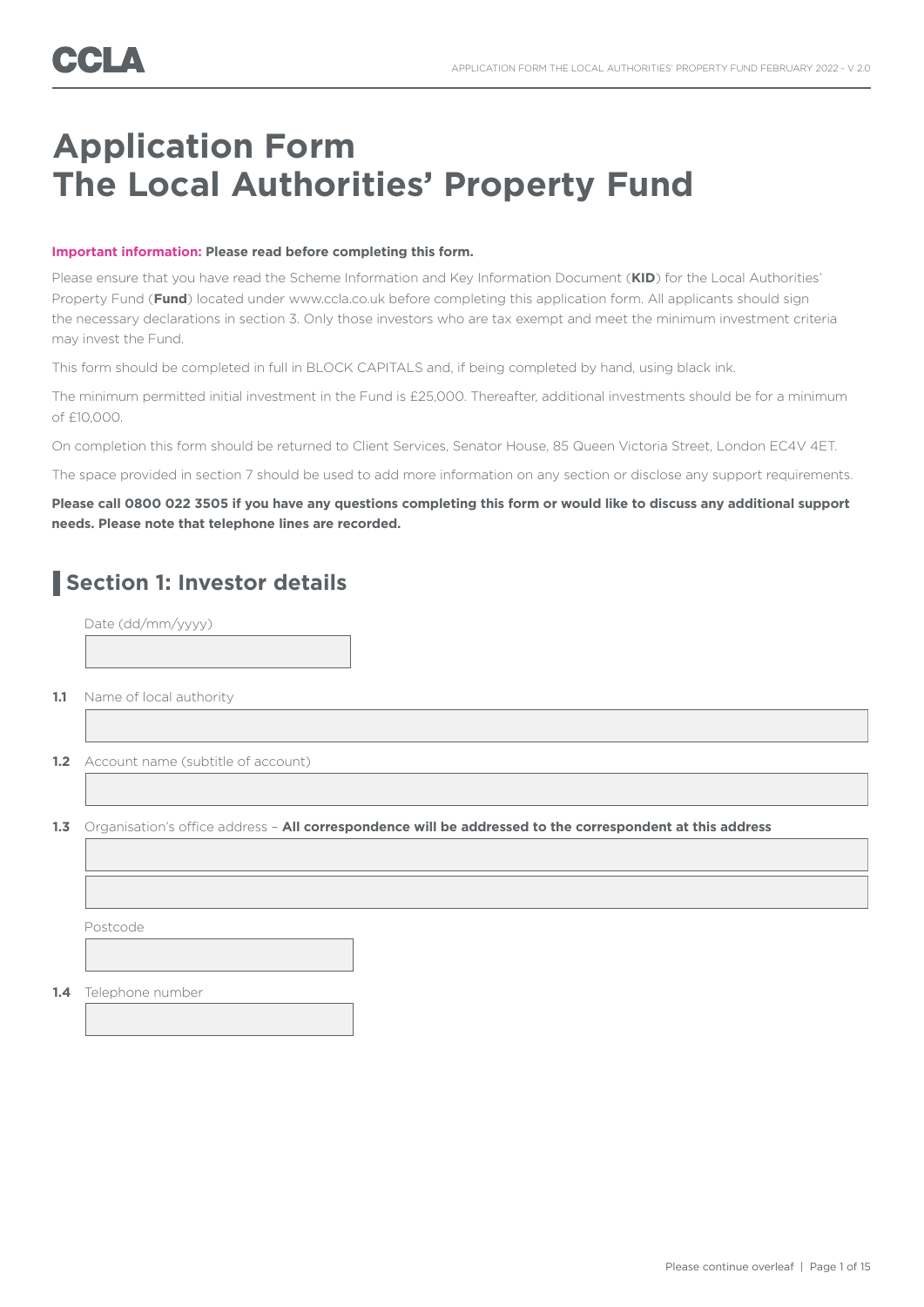# **Section 2: Payment details**

**All withdrawals will be paid to the nominated bank account (no third party payments will be undertaken).** 

### **2.1 Nominated bank account details:**

| Bank name   |                |
|-------------|----------------|
|             |                |
|             |                |
| Branch name | Account name   |
|             |                |
|             |                |
| Sort code   | Account number |
|             |                |
|             |                |

 Please send one of the following to verify the bank account: an original paying-in slip, an original cheque marked 'void' or a certified copy of a bank statement confirming the bank details above. The certification must be carried out by one of the following:

- Representative of an FCA or EU equivalent regulated firm (e.g. bank manager)
- Solicitor/lawyer
- Chartered accountant
- Notary
- Minister of religion
- Director of a VAT registered charity
- Officer of the British Armed Forces
- Government department official
- Official of an overseas embassy, consulate or high commission
- Any CCLA Investment Management Limited employee

### **The professional certifying the bank statement should:**

- **be a different person from anyone named on the form**
- **not be related, in a relationship or living at the same address to any person named on the form**
- **• write 'Certified to be a true copy of the original seen by me' on the document**
- **• sign and date the document**
- **• print their name under the signature and add their occupation, address and telephone number.**

#### **2.2 Dividend payments:**

For all payments please indicate your preferred option below:

**2.2.1** Paid by electronic transfer to your nominated bank account.

**2.2.2** If you wish to use a bank account other than your nominated bank account, please tick and complete below.

| Bank name   |                |  |
|-------------|----------------|--|
|             |                |  |
|             |                |  |
| Branch name | Account name   |  |
|             |                |  |
|             |                |  |
| Sort code   | Account number |  |
|             |                |  |
|             |                |  |

Please send one of the above requested documents to verify the bank account.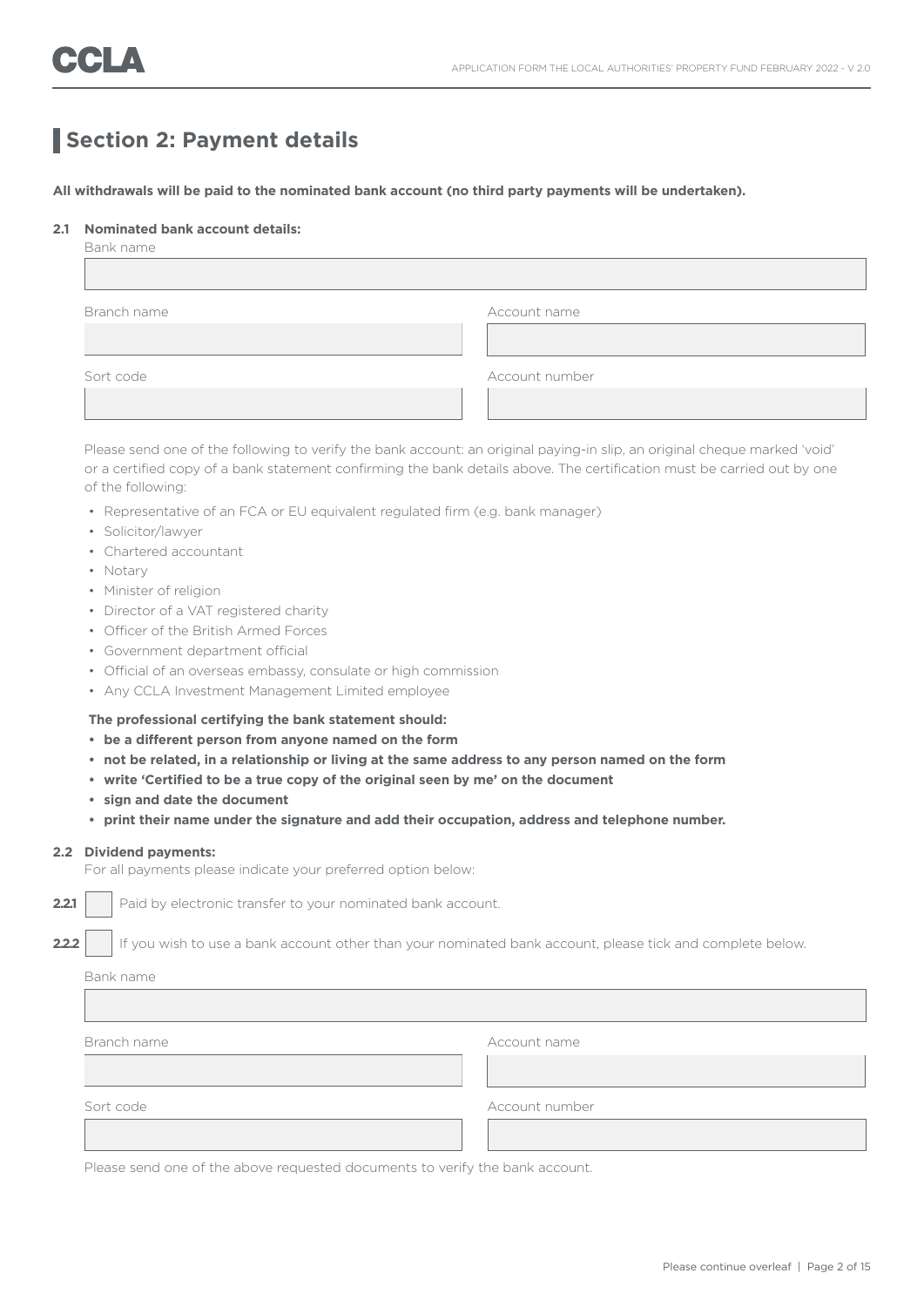**2.3** What is the intended purpose of the investment with CCLA?

**2.4** What is the intended frequency of transactions on the account?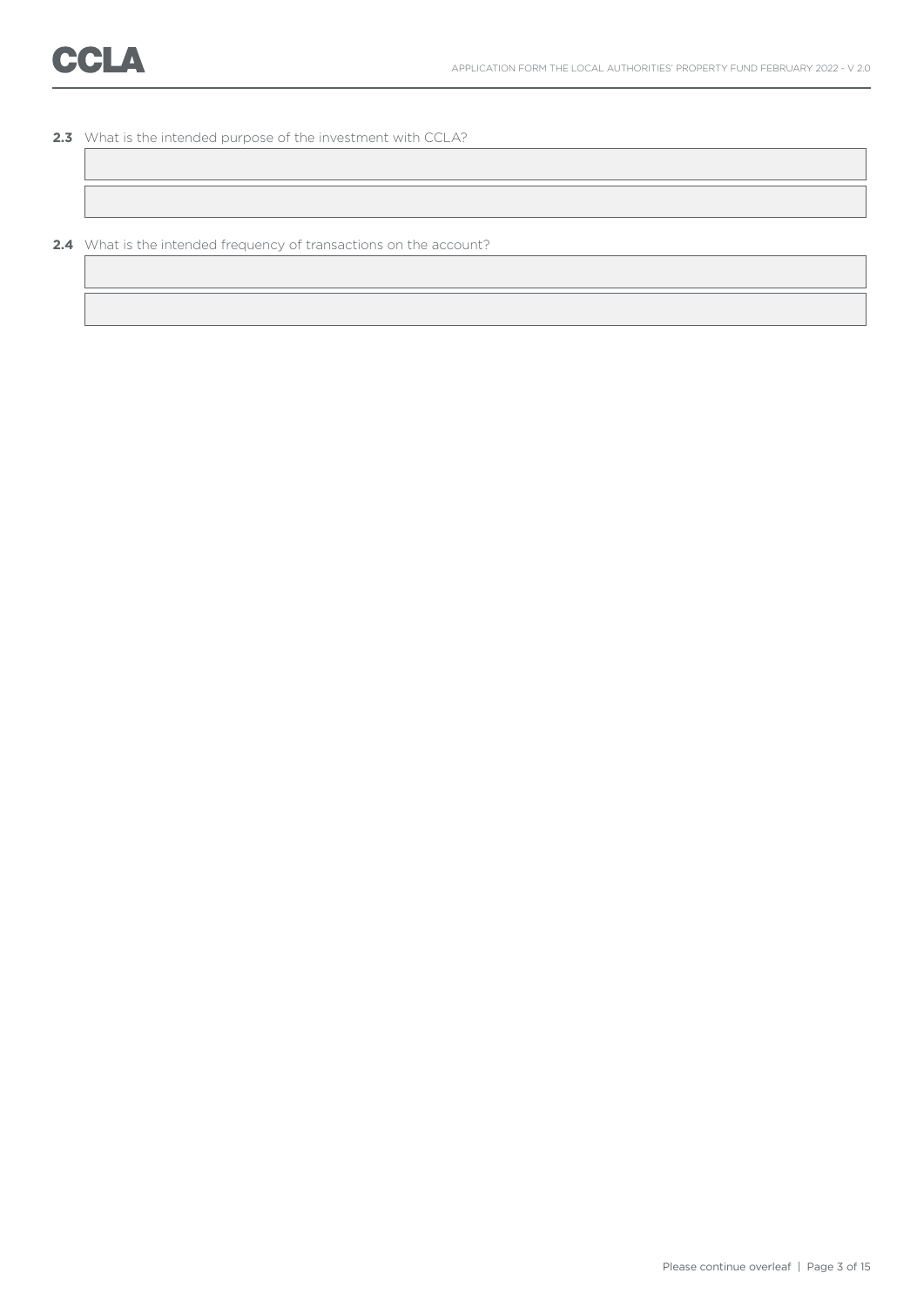# **Section 3: Directors' (or equivalent) authorisation**

This section must be read, completed and signed by a minimum of two and up to four directors (or equivalent) of the local authority who have control and management over its affairs.

### **Data Protection Regulation (UK GDPR)**

In accordance with our regulatory obligations, and as set out in our Privacy Notice, information will be retained for a minimum of seven years after the end of our relationship with you.

- As required under UK GDPR, consent must be given before any communication can be sent to your personal email address about services other than those already provided.
- At any time, you can ask for your personal data to be removed from CCLA databases unless it is required to be retained for legal or regulatory reasons. Please email us at clientservices@ccla.co.uk or telephone us at 0800 022 3505.
- If you change your email address, or any of the other information we hold is inaccurate or out of date, please email us at clientservices@ccla.co.uk.
- You can contact the CCLA office to receive a copy of any of your personal data currently held by us once we have received proof of your identity.
- Any details you give us will be held in accordance with current data protection legislation.
- We will not share your personal data with third parties, unless we have your permission to do so in accordance with your contract with us, or we are required to do so by law.
- We do not sell any personal data held.
- When you give us personal data, we take steps to ensure that it is treated securely. Information you send to us electronically is transmitted over the internet, but this cannot be guaranteed to be 100% secure. As a result, while we strive to protect your personal data, CCLA cannot guarantee the security of any information you transmit to us, and you do so at your own risk. Once we receive your information, we make our best effort to ensure its security on our systems mainly in password accessed databases.
- We do not collect information automatically from our website.
- Personal data will be retained in CCLA's systems which are password protected.

Please see the website for details of CCLA's Privacy Notice and full details of CCLA's Data Protection Policy are available on request.

#### **Conflicts of interest**

CCLA operates a Conflicts of Interest Policy to ensure that our clients are treated fairly. Our policy seeks to avoid circumstances which we consider may give rise to potential conflicts of interest and material disadvantage to our clients.

CCLA's Conflicts of Interest Policy can be found on its website at www.ccla.co.uk.

#### **Anti-money laundering**

You may be asked to provide documentation to assist CCLA in verifying the identity of any individuals referenced in this form in accordance with regulatory requirements. This is normally done using electronic means but occasionally extra documents may be required from you to complete this process.

#### **Client categorisation**

To invest in the Fund you must either request to be treated as an elective professional client (and CCLA must agree to this) or we will categorise you as a retail client if you have solicited independent financial advice and this has concluded that the Fund is suitable for you.

### **FATCA**

The US Foreign Account Tax Compliance Act (**FATCA**) was implemented to enable the Internal Revenue Service to combat US tax evasion. It requires "foreign financial institutions" (such as the Fund) to report on US investors. Failure to comply (or be deemed compliant) with these requirements may mean that foreign financial institutions are subject to US withholding taxes on certain US sourced income and gains. Under an intergovernmental agreement between the US and the United Kingdom, the Fund may be deemed compliant if it identifies and reports US taxpayer information directly to Her Majesty's Revenue and Customs (**HMRC**).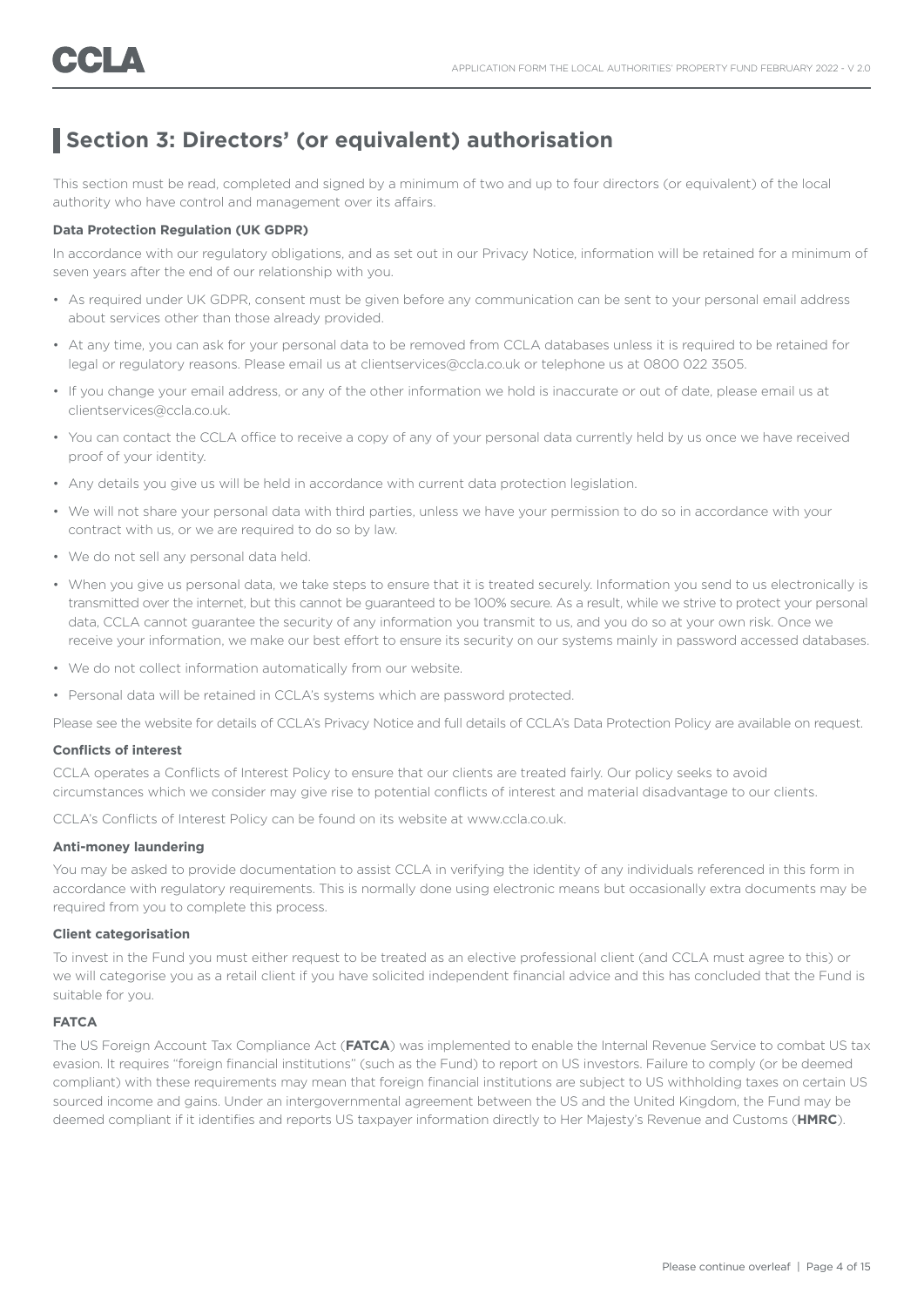Similar reporting requirements may also apply to the Fund in respect of any unitholders who are not solely UK tax resident following laws enacted to implement the OECD Common Reporting Standard for Automatic Exchange of Financial Account Information (**CRS**).

Accordingly, unitholders should note that:

- they may be asked to provide additional information (including information regarding their tax residence) to the manager to enable the Fund to satisfy these obligations;
- the manager may be required to report these details to HMRC; and
- HMRC may subsequently exchange this information with other governments or tax authorities in other jurisdictions.

Institutional unitholders may be required to provide a Global Intermediary Identification Number (**GIIN**). Failure to provide the requested information may subject a unitholder to liability for any resulting US withholding taxes, US tax information reporting and/or mandatory redemption, transfer or other termination of the unitholder's interest in its units. The GIIN for the Fund is available on request.

By signing the application form to subscribe for units, each unitholder agrees and acknowledges that, in certain circumstances, the manager will be obliged to share this information with UK tax authorities, who may pass it on to other tax authorities. Unitholders are encouraged to consult with their own tax advisors regarding the possible implications of FATCA or CRS on their interest in the Fund.

### **Declarations:**

On behalf of the local authority we agree to be bound by the terms and conditions of the Scheme and the Scheme Information constituting the Fund.

By signing the authorisation section of this application form, we the applicant, confirm that:

- The units to which this application relates are and will at all times be on behalf of the investing organisation.
- We have read and understood the contents of the Fund KID and Scheme Information.
- The investing organisation is tax exempt as it is a local authority in either England, Wales, Scotland or Northern Ireland.
- The investing organisation is eligible to invest in the Fund as outlined under the Scheme Information.
- The persons signing below are duly authorised to sign on behalf of the investing organisation.
- We shall inform CCLA of any subsequent change in the tax exempt status of the investing organisation and we agree to indemnify the Fund, as set out in the Scheme Information, against all losses suffered by the Fund as a consequence of our ineligibility to invest in the Fund.
- The correspondent and authorised signatories for this account are known to us.
- We shall notify CCLA of any subsequent changes of directors (or equivalent), correspondent and/or authorised signatories.
- The bank account details provided in section 2 of the application are either in the name of this local authority or its nominee.
- We understand that in the provision of this service, CCLA are executing transactions on an execution-only basis and are not providing advice on the merits of transactions and in relation to which the rules on assessment of appropriateness and suitability do not apply. Consequently, investors do not benefit from the protection of the rules on assessing appropriateness and suitably provided within the FCA Regulations.
- We should consult an intermediary if we require investment advice.
- The information contained in this form is true and accurate to the best of our knowledge and belief.

#### **Authorisation:**

We authorise you to:

- Conduct the account as instructed in this application form until you are instructed to the contrary on a mandate form.
- Accept faxed instructions that purport to be properly issued in accordance with this application form. We indemnify you against any costs or loss arising from your acting on such instructions.

### **If the account is to be operated by a nominee company, please send a certified copy of a list of the authorised signatories. The list should be certified as a true copy by the directors (or equivalent).**

The account should be operated by any one, or any two, of the authorised signatories.

Any two of the authorised signatories Any one of the authorised signatories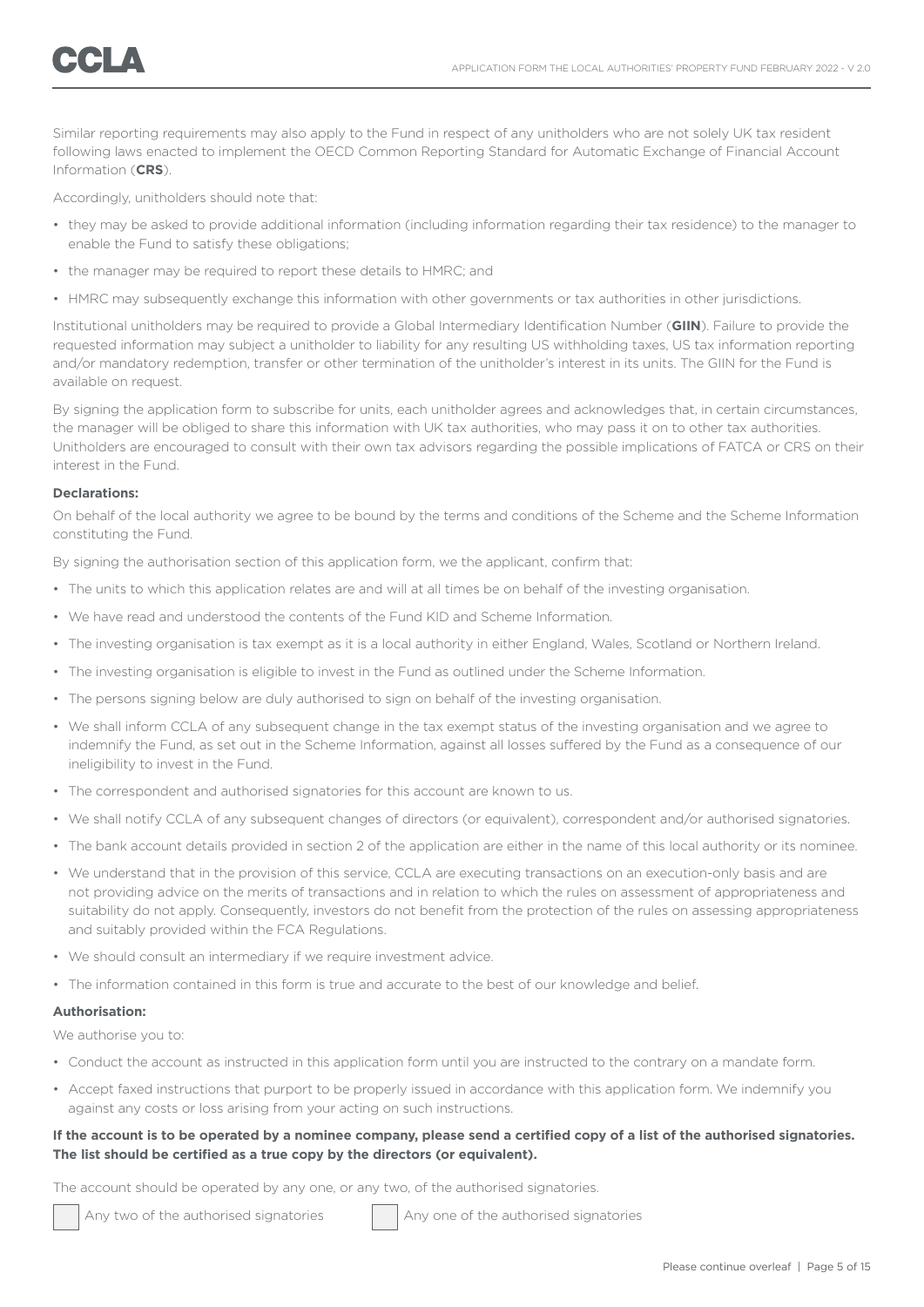# **First director (or equivalent)**

| Name                                                 |                   |
|------------------------------------------------------|-------------------|
|                                                      |                   |
|                                                      |                   |
| Signature                                            | Date (dd/mm/yyyy) |
|                                                      |                   |
| First director needs to complete sections 3.1 to 3.4 |                   |
|                                                      |                   |
| Second director (or equivalent)                      |                   |
| Name                                                 |                   |
|                                                      |                   |
| Signature                                            | Date (dd/mm/yyyy) |
|                                                      |                   |
|                                                      |                   |
|                                                      |                   |

Second director needs to complete sections 3.5 to 3.8

# **Third director (or equivalent)**

Name

Signature Date (dd/mm/yyyy) Third director needs to complete sections 3.9 to 3.12

# **Fourth director (or equivalent)**

Name

Signature Date (dd/mm/yyyy)

Fourth director needs to complete sections 3.13 to 3.16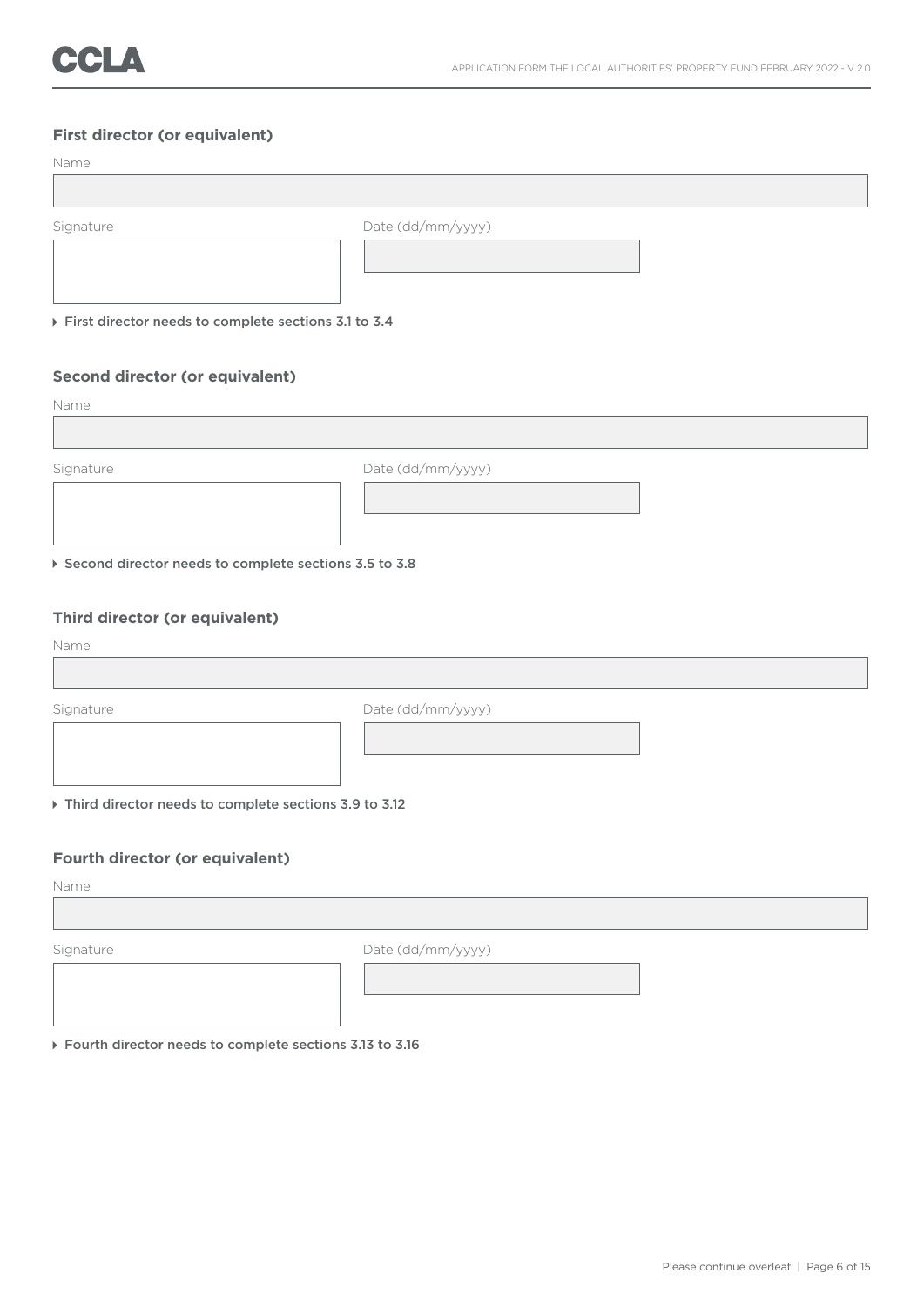# **First director (or equivalent)**

| Middle name<br>Date of birth (dd/mm/yyyy)<br>Telephone number          | Surname<br>Position                                                                                                            |
|------------------------------------------------------------------------|--------------------------------------------------------------------------------------------------------------------------------|
|                                                                        |                                                                                                                                |
|                                                                        |                                                                                                                                |
|                                                                        |                                                                                                                                |
|                                                                        |                                                                                                                                |
|                                                                        |                                                                                                                                |
|                                                                        |                                                                                                                                |
|                                                                        |                                                                                                                                |
| Email address                                                          |                                                                                                                                |
|                                                                        |                                                                                                                                |
|                                                                        | I agree to CCLA retaining my email information until I request otherwise, on the understanding that my data will only          |
| be used according to terms stated on page 4 and will be held securely. |                                                                                                                                |
| Home address                                                           |                                                                                                                                |
|                                                                        |                                                                                                                                |
|                                                                        |                                                                                                                                |
|                                                                        |                                                                                                                                |
| Postcode                                                               | Date moved to this address (dd/mm/yyyy)                                                                                        |
|                                                                        |                                                                                                                                |
|                                                                        |                                                                                                                                |
|                                                                        | If you have lived at your home address for less than three years, please provide details of your previous address below.       |
|                                                                        |                                                                                                                                |
|                                                                        |                                                                                                                                |
|                                                                        |                                                                                                                                |
| Postcode                                                               | Date moved to this address (dd/mm/yyyy)                                                                                        |
|                                                                        |                                                                                                                                |
|                                                                        |                                                                                                                                |
|                                                                        | 3.2 Will you be the correspondent for this account? (Please note that all correspondence will be sent to you.)                 |
|                                                                        |                                                                                                                                |
| Yes<br>No                                                              |                                                                                                                                |
|                                                                        |                                                                                                                                |
| 3.3 Will you be an authorised signatory for this account?              |                                                                                                                                |
| Yes<br>No                                                              |                                                                                                                                |
| Signature                                                              | Date (dd/mm/yyyy)                                                                                                              |
|                                                                        |                                                                                                                                |
|                                                                        |                                                                                                                                |
|                                                                        |                                                                                                                                |
|                                                                        | I confirm that to the best of my knowledge all the above information that I have provided is correct as at the date of signing |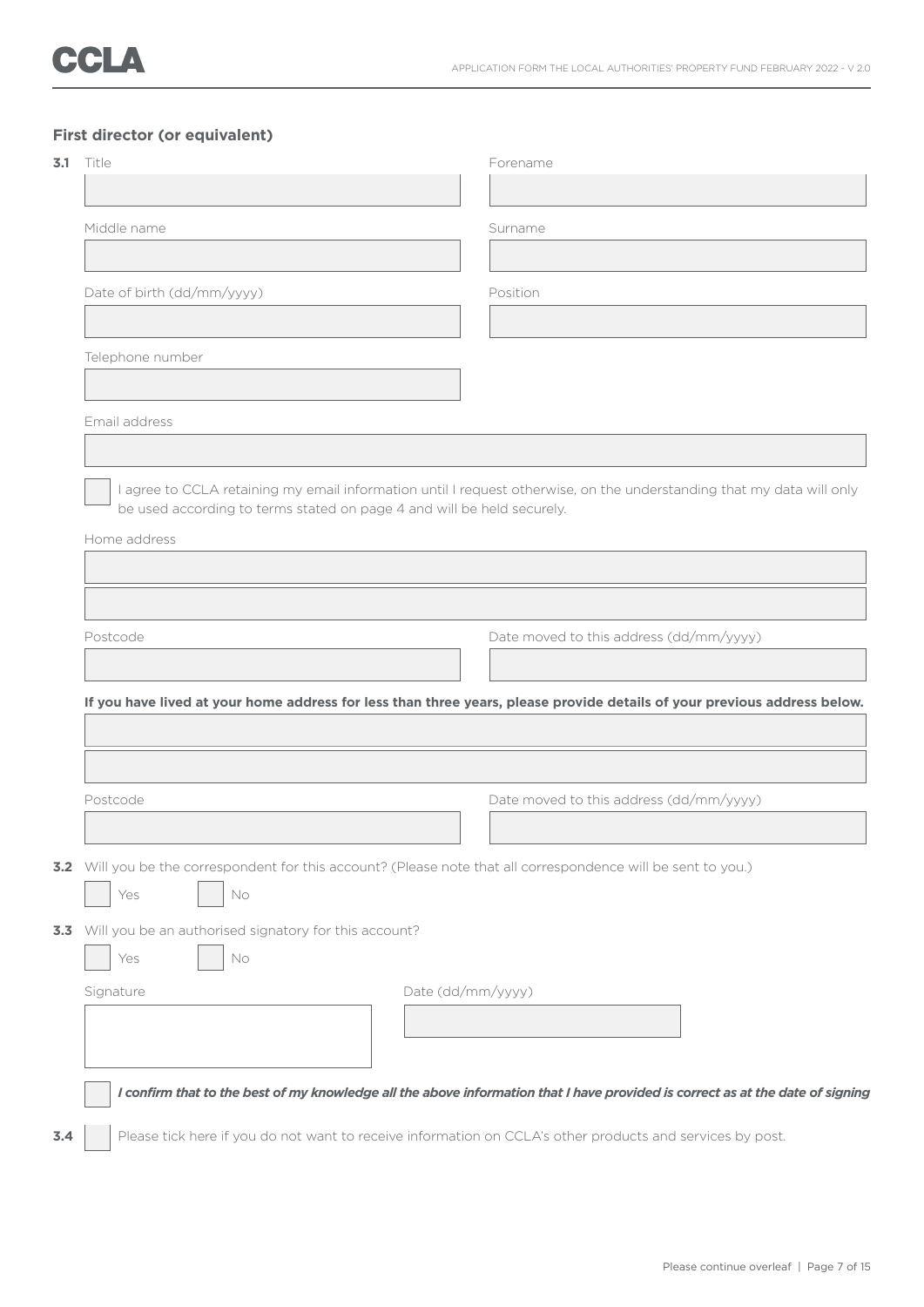# **Second director (or equivalent)**

| <b>3.5</b> Title                                                       |  | Forename                                                                                                                 |  |  |
|------------------------------------------------------------------------|--|--------------------------------------------------------------------------------------------------------------------------|--|--|
|                                                                        |  |                                                                                                                          |  |  |
| Middle name                                                            |  | Surname                                                                                                                  |  |  |
|                                                                        |  |                                                                                                                          |  |  |
| Date of birth (dd/mm/yyyy)                                             |  | Position                                                                                                                 |  |  |
|                                                                        |  |                                                                                                                          |  |  |
| Telephone number                                                       |  |                                                                                                                          |  |  |
|                                                                        |  |                                                                                                                          |  |  |
| Email address                                                          |  |                                                                                                                          |  |  |
|                                                                        |  |                                                                                                                          |  |  |
| be used according to terms stated on page 4 and will be held securely. |  | I agree to CCLA retaining my email information until I request otherwise, on the understanding that my data will only    |  |  |
|                                                                        |  |                                                                                                                          |  |  |
| Home address                                                           |  |                                                                                                                          |  |  |
|                                                                        |  |                                                                                                                          |  |  |
|                                                                        |  |                                                                                                                          |  |  |
|                                                                        |  |                                                                                                                          |  |  |
| Postcode                                                               |  | Date moved to this address (dd/mm/yyyy)                                                                                  |  |  |
|                                                                        |  |                                                                                                                          |  |  |
|                                                                        |  | If you have lived at your home address for less than three years, please provide details of your previous address below. |  |  |
|                                                                        |  |                                                                                                                          |  |  |
|                                                                        |  |                                                                                                                          |  |  |
|                                                                        |  |                                                                                                                          |  |  |
| Postcode                                                               |  | Date moved to this address (dd/mm/yyyy)                                                                                  |  |  |
|                                                                        |  |                                                                                                                          |  |  |
|                                                                        |  | 3.6 Will you be the correspondent for this account? (Please note that all correspondence will be sent to you.)           |  |  |
| Yes<br>No                                                              |  |                                                                                                                          |  |  |
| Will you be an authorised signatory for this account?                  |  |                                                                                                                          |  |  |
| No<br>Yes                                                              |  |                                                                                                                          |  |  |
| Signature                                                              |  | Date (dd/mm/yyyy)                                                                                                        |  |  |
|                                                                        |  |                                                                                                                          |  |  |
|                                                                        |  |                                                                                                                          |  |  |
|                                                                        |  |                                                                                                                          |  |  |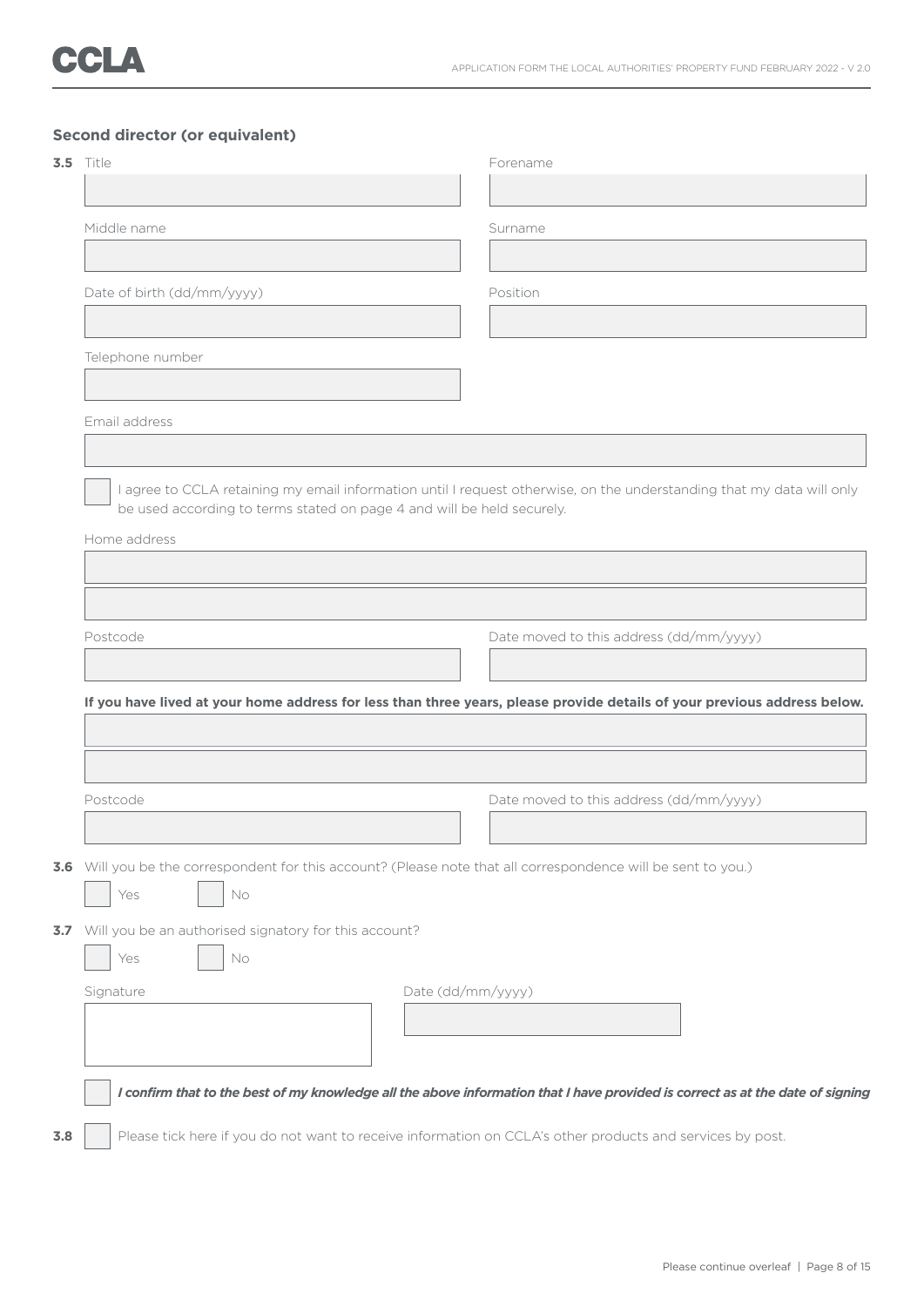# **Third director (or equivalent)**

| <b>3.9</b> Title                                                       |  | Forename                                                                                                                       |  |  |  |
|------------------------------------------------------------------------|--|--------------------------------------------------------------------------------------------------------------------------------|--|--|--|
|                                                                        |  |                                                                                                                                |  |  |  |
| Middle name                                                            |  | Surname                                                                                                                        |  |  |  |
|                                                                        |  |                                                                                                                                |  |  |  |
| Date of birth (dd/mm/yyyy)                                             |  | Position                                                                                                                       |  |  |  |
|                                                                        |  |                                                                                                                                |  |  |  |
| Telephone number                                                       |  |                                                                                                                                |  |  |  |
|                                                                        |  |                                                                                                                                |  |  |  |
| Email address                                                          |  |                                                                                                                                |  |  |  |
|                                                                        |  |                                                                                                                                |  |  |  |
|                                                                        |  | I agree to CCLA retaining my email information until I request otherwise, on the understanding that my data will only          |  |  |  |
| be used according to terms stated on page 4 and will be held securely. |  |                                                                                                                                |  |  |  |
| Home address                                                           |  |                                                                                                                                |  |  |  |
|                                                                        |  |                                                                                                                                |  |  |  |
|                                                                        |  |                                                                                                                                |  |  |  |
| Postcode                                                               |  | Date moved to this address (dd/mm/yyyy)                                                                                        |  |  |  |
|                                                                        |  |                                                                                                                                |  |  |  |
|                                                                        |  | If you have lived at your home address for less than three years, please provide details of your previous address below.       |  |  |  |
|                                                                        |  |                                                                                                                                |  |  |  |
|                                                                        |  |                                                                                                                                |  |  |  |
| Postcode                                                               |  | Date moved to this address (dd/mm/yyyy)                                                                                        |  |  |  |
|                                                                        |  |                                                                                                                                |  |  |  |
|                                                                        |  | 3.10 Will you be the correspondent for this account? (Please note that all correspondence will be sent to you.)                |  |  |  |
| Yes<br>No                                                              |  |                                                                                                                                |  |  |  |
| 3.11 Will you be an authorised signatory for this account?             |  |                                                                                                                                |  |  |  |
| No<br>Yes                                                              |  |                                                                                                                                |  |  |  |
| Date (dd/mm/yyyy)<br>Signature                                         |  |                                                                                                                                |  |  |  |
|                                                                        |  |                                                                                                                                |  |  |  |
|                                                                        |  |                                                                                                                                |  |  |  |
|                                                                        |  |                                                                                                                                |  |  |  |
|                                                                        |  | I confirm that to the best of my knowledge all the above information that I have provided is correct as at the date of signing |  |  |  |
| 3.12                                                                   |  | Please tick here if you do not want to receive information on CCLA's other products and services by post.                      |  |  |  |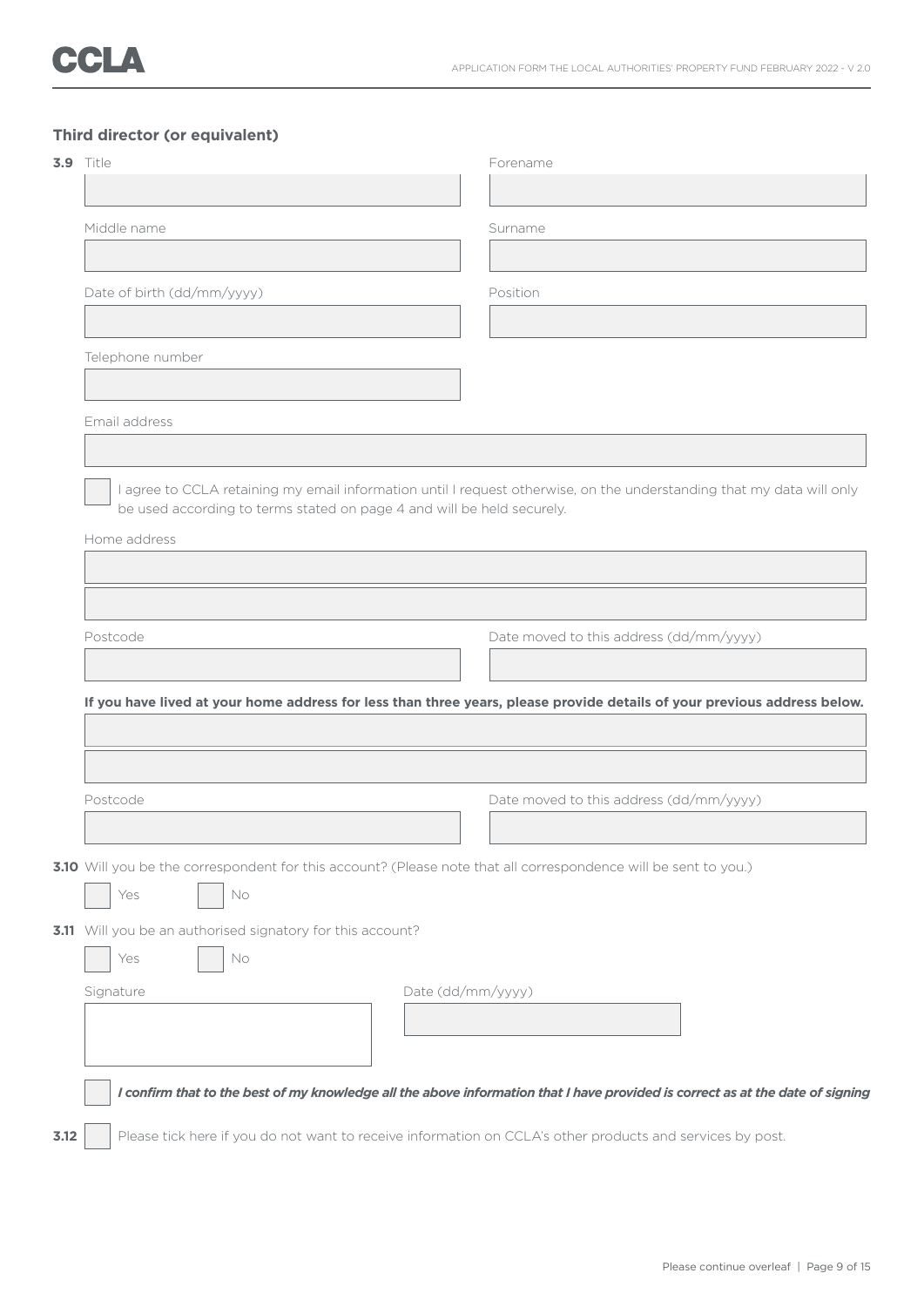# **Fourth director (or equivalent)**

| Middle name<br>Date of birth (dd/mm/yyyy)<br>Telephone number<br>Email address<br>be used according to terms stated on page 4 and will be held securely.<br>Home address | Surname<br>Position<br>I agree to CCLA retaining my email information until I request otherwise, on the understanding that my data will only |  |  |
|--------------------------------------------------------------------------------------------------------------------------------------------------------------------------|----------------------------------------------------------------------------------------------------------------------------------------------|--|--|
|                                                                                                                                                                          |                                                                                                                                              |  |  |
|                                                                                                                                                                          |                                                                                                                                              |  |  |
|                                                                                                                                                                          |                                                                                                                                              |  |  |
|                                                                                                                                                                          |                                                                                                                                              |  |  |
|                                                                                                                                                                          |                                                                                                                                              |  |  |
|                                                                                                                                                                          |                                                                                                                                              |  |  |
|                                                                                                                                                                          |                                                                                                                                              |  |  |
|                                                                                                                                                                          |                                                                                                                                              |  |  |
|                                                                                                                                                                          |                                                                                                                                              |  |  |
|                                                                                                                                                                          |                                                                                                                                              |  |  |
|                                                                                                                                                                          |                                                                                                                                              |  |  |
|                                                                                                                                                                          |                                                                                                                                              |  |  |
|                                                                                                                                                                          |                                                                                                                                              |  |  |
|                                                                                                                                                                          |                                                                                                                                              |  |  |
|                                                                                                                                                                          |                                                                                                                                              |  |  |
| Postcode                                                                                                                                                                 | Date moved to this address (dd/mm/yyyy)                                                                                                      |  |  |
|                                                                                                                                                                          |                                                                                                                                              |  |  |
|                                                                                                                                                                          | If you have lived at your home address for less than three years, please provide details of your previous address below.                     |  |  |
|                                                                                                                                                                          |                                                                                                                                              |  |  |
|                                                                                                                                                                          |                                                                                                                                              |  |  |
| Postcode                                                                                                                                                                 | Date moved to this address (dd/mm/yyyy)                                                                                                      |  |  |
|                                                                                                                                                                          |                                                                                                                                              |  |  |
|                                                                                                                                                                          |                                                                                                                                              |  |  |
|                                                                                                                                                                          | 3.14 Will you be the correspondent for this account? (Please note that all correspondence will be sent to you.)                              |  |  |
| Yes<br>No                                                                                                                                                                |                                                                                                                                              |  |  |
| 3.15 Will you be an authorised signatory for this account?                                                                                                               |                                                                                                                                              |  |  |
| Yes<br>No                                                                                                                                                                |                                                                                                                                              |  |  |
| Signature                                                                                                                                                                | Date (dd/mm/yyyy)                                                                                                                            |  |  |
|                                                                                                                                                                          |                                                                                                                                              |  |  |
|                                                                                                                                                                          |                                                                                                                                              |  |  |
|                                                                                                                                                                          |                                                                                                                                              |  |  |
|                                                                                                                                                                          | I confirm that to the best of my knowledge all the above information that I have provided is correct as at the date of signing               |  |  |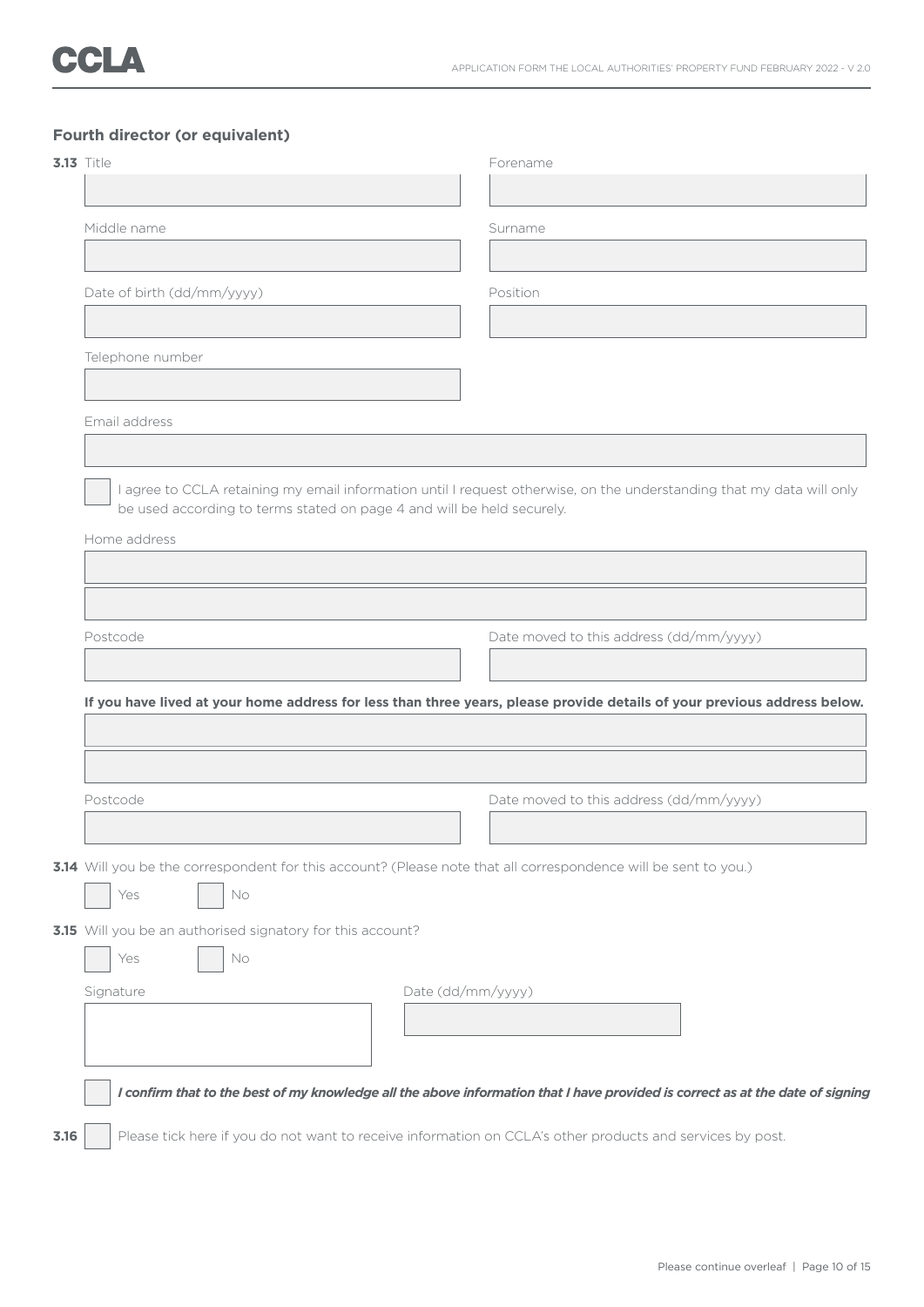# **Section 4: Correspondent details for this account**

# **(to whom all correspondence will be sent)**

**4.1** If no correspondent has been selected in section 3, please complete this section.

|     | Title                                                                                                                          |                             | Forename         |  |
|-----|--------------------------------------------------------------------------------------------------------------------------------|-----------------------------|------------------|--|
|     |                                                                                                                                |                             |                  |  |
|     | Middle name                                                                                                                    |                             | Surname          |  |
|     |                                                                                                                                |                             |                  |  |
|     | Position                                                                                                                       |                             | Telephone number |  |
|     |                                                                                                                                |                             |                  |  |
|     | Email address                                                                                                                  |                             |                  |  |
|     |                                                                                                                                |                             |                  |  |
|     | I agree to CCLA retaining my email information until I request otherwise, on the understanding that my data will only          |                             |                  |  |
|     | be used according to terms stated on page 4 and will be held securely.                                                         |                             |                  |  |
|     | Signature                                                                                                                      | Date (dd/mm/yyyy)           |                  |  |
|     |                                                                                                                                |                             |                  |  |
|     |                                                                                                                                |                             |                  |  |
|     | I confirm that to the best of my knowledge all the above information that I have provided is correct as at the date of signing |                             |                  |  |
|     | 4.2 Will the correspondent also be an authorised signatory?                                                                    |                             |                  |  |
|     | Yes<br>No                                                                                                                      |                             |                  |  |
| 4.3 | Please tick here if you do not want to receive information on CCLA's other products and services by post.                      |                             |                  |  |
|     | 4.4 Do you require any additional signatories to operate this account that are not listed in section 3 or 4?                   |                             |                  |  |
|     | Yes > please go to section 5                                                                                                   | No ▶ please go to section 6 |                  |  |
|     |                                                                                                                                |                             |                  |  |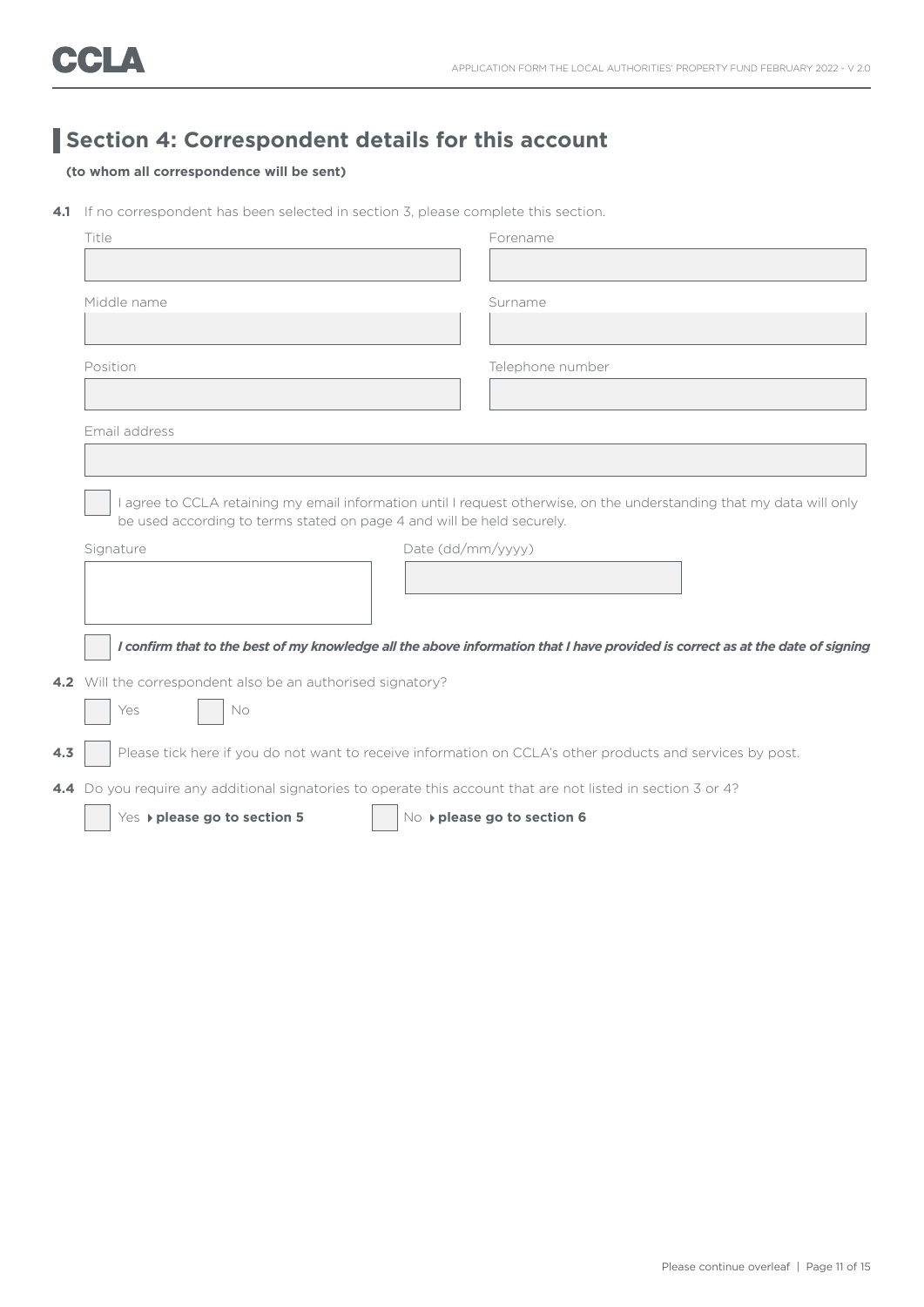# **Section 5: Other signatories that are authorised to operate the account**

|       | Title                                                                                                                                                                                           | Forename                                                                                                                       |  |  |
|-------|-------------------------------------------------------------------------------------------------------------------------------------------------------------------------------------------------|--------------------------------------------------------------------------------------------------------------------------------|--|--|
|       |                                                                                                                                                                                                 |                                                                                                                                |  |  |
|       | Middle name                                                                                                                                                                                     | Surname                                                                                                                        |  |  |
|       |                                                                                                                                                                                                 |                                                                                                                                |  |  |
|       | Position                                                                                                                                                                                        | Telephone number                                                                                                               |  |  |
|       |                                                                                                                                                                                                 |                                                                                                                                |  |  |
|       | Email address                                                                                                                                                                                   |                                                                                                                                |  |  |
|       |                                                                                                                                                                                                 |                                                                                                                                |  |  |
|       | be used according to terms stated on page 4 and will be held securely.                                                                                                                          | I agree to CCLA retaining my email information until I request otherwise, on the understanding that my data will only          |  |  |
|       | Signature                                                                                                                                                                                       | Date (dd/mm/yyyy)                                                                                                              |  |  |
|       |                                                                                                                                                                                                 |                                                                                                                                |  |  |
|       |                                                                                                                                                                                                 |                                                                                                                                |  |  |
|       |                                                                                                                                                                                                 | I confirm that to the best of my knowledge all the above information that I have provided is correct as at the date of signing |  |  |
|       |                                                                                                                                                                                                 |                                                                                                                                |  |  |
| $5.2$ | Please tick here if you do not want to receive information on CCLA's other products and services by post.                                                                                       |                                                                                                                                |  |  |
|       | 5.3 Other signatory that is authorised to operate the account                                                                                                                                   |                                                                                                                                |  |  |
|       | Title                                                                                                                                                                                           | Forename                                                                                                                       |  |  |
|       |                                                                                                                                                                                                 |                                                                                                                                |  |  |
|       | Middle name                                                                                                                                                                                     | Surname                                                                                                                        |  |  |
|       |                                                                                                                                                                                                 |                                                                                                                                |  |  |
|       | Position                                                                                                                                                                                        | Telephone number                                                                                                               |  |  |
|       |                                                                                                                                                                                                 |                                                                                                                                |  |  |
|       | Email address                                                                                                                                                                                   |                                                                                                                                |  |  |
|       |                                                                                                                                                                                                 |                                                                                                                                |  |  |
|       | I agree to CCLA retaining my email information until I request otherwise, on the understanding that my data will only<br>be used according to terms stated on page 4 and will be held securely. |                                                                                                                                |  |  |
|       | Signature                                                                                                                                                                                       | Date (dd/mm/yyyy)                                                                                                              |  |  |
|       |                                                                                                                                                                                                 |                                                                                                                                |  |  |
|       |                                                                                                                                                                                                 |                                                                                                                                |  |  |
|       |                                                                                                                                                                                                 | I confirm that to the best of my knowledge all the above information that I have provided is correct as at the date of signing |  |  |
| 5.4   | Please tick here if you do not want to receive information on CCLA's other products and services by post.                                                                                       |                                                                                                                                |  |  |
|       | Please use additional sheet if required                                                                                                                                                         |                                                                                                                                |  |  |
|       |                                                                                                                                                                                                 | Please continue overleaf   Page 12 of 15                                                                                       |  |  |
|       |                                                                                                                                                                                                 |                                                                                                                                |  |  |

**<sup>5.1</sup>** Other signatory that is authorised to operate the account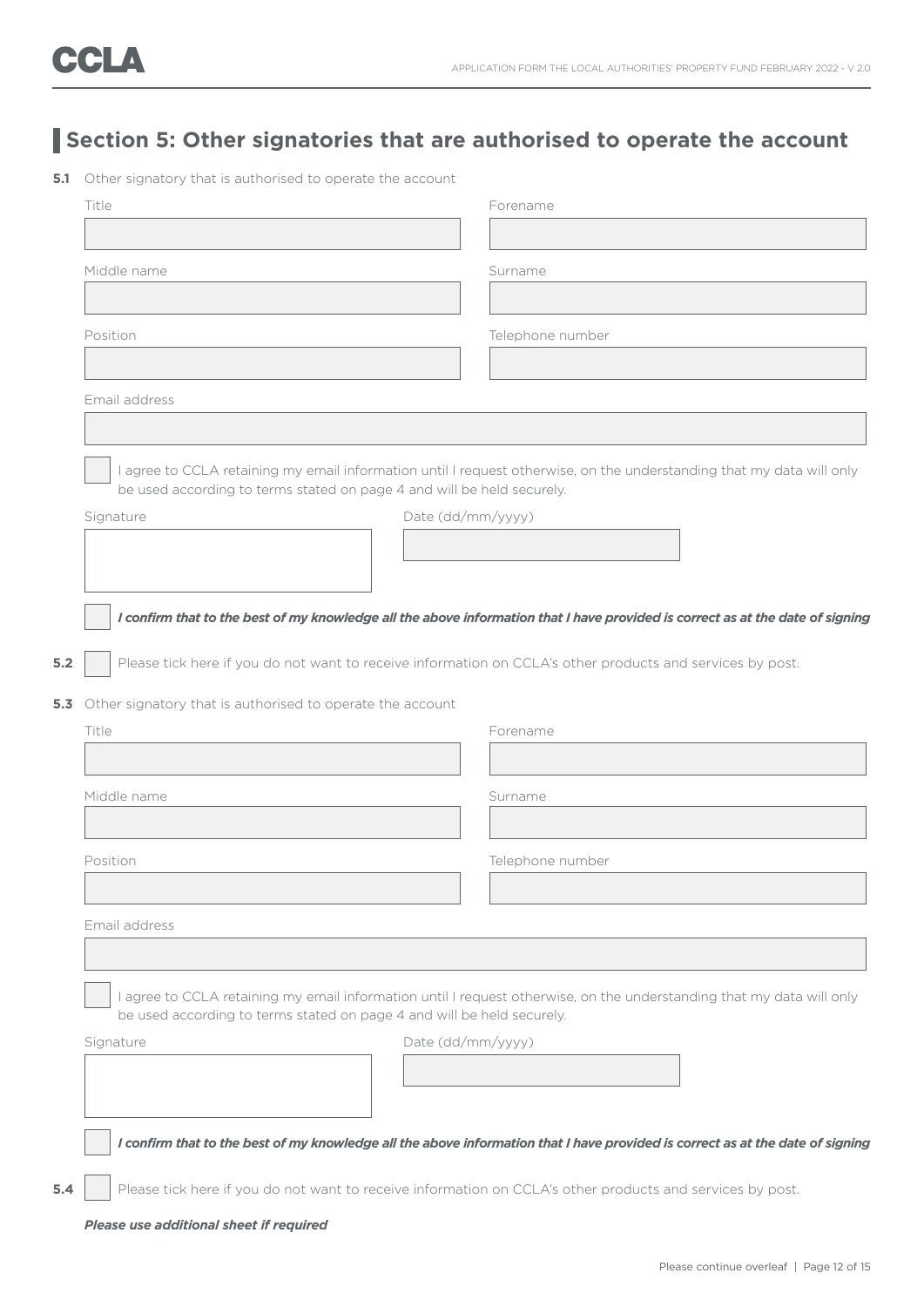# **Section 6: Email instructions authority**

Instructions on a CCLA form, sent by email to us as a PDF, and signed in accordance with the account mandate, can be accepted if we have the relevant email instructions authority.

Please complete this section if you would like us to accept instructions by email.

**Important information: A PDF version of a CCLA form attached to your email is your instruction to us and should be sent to correspondence@ccla.co.uk. Do not send the original documentation in the post and do not resend the email and/or the attachment as your instruction may be processed again. This mailbox will automatically upload the PDF for processing so any additional information contained in the body of the email will not be seen. If you have any additional information about the instruction, please send your email and PDF to clientservices@ccla.co.uk.**

### **Authority to accept email instructions**

In consideration of CCLA agreeing to accept from us, notwithstanding the terms of the relevant mandate, from time to time instructions purporting to come from us in the form of email instructions in relation to our account, we confirm and accept that CCLA does not accept responsibility for, and we will not seek to hold CCLA liable for any actions, proceedings, claims, losses, damage, costs and expenses that may be suffered or incurred as a result of CCLA accepting, or acting upon, instructions that CCLA reasonably believes have come from us, or have been given on our behalf. We accept responsibility for any losses or costs that might be incurred as a result of the cancellation of any purchase or sale of units carried out as a result of CCLA accepting, or acting upon, instructions that CCLA reasonably believes have come from us or have been given on our behalf.

### **Authorisation**

Authorised signatory name

I

Signature Date (dd/mm/yyyy)

Authorised signatory name

Signature Date (dd/mm/yyyy)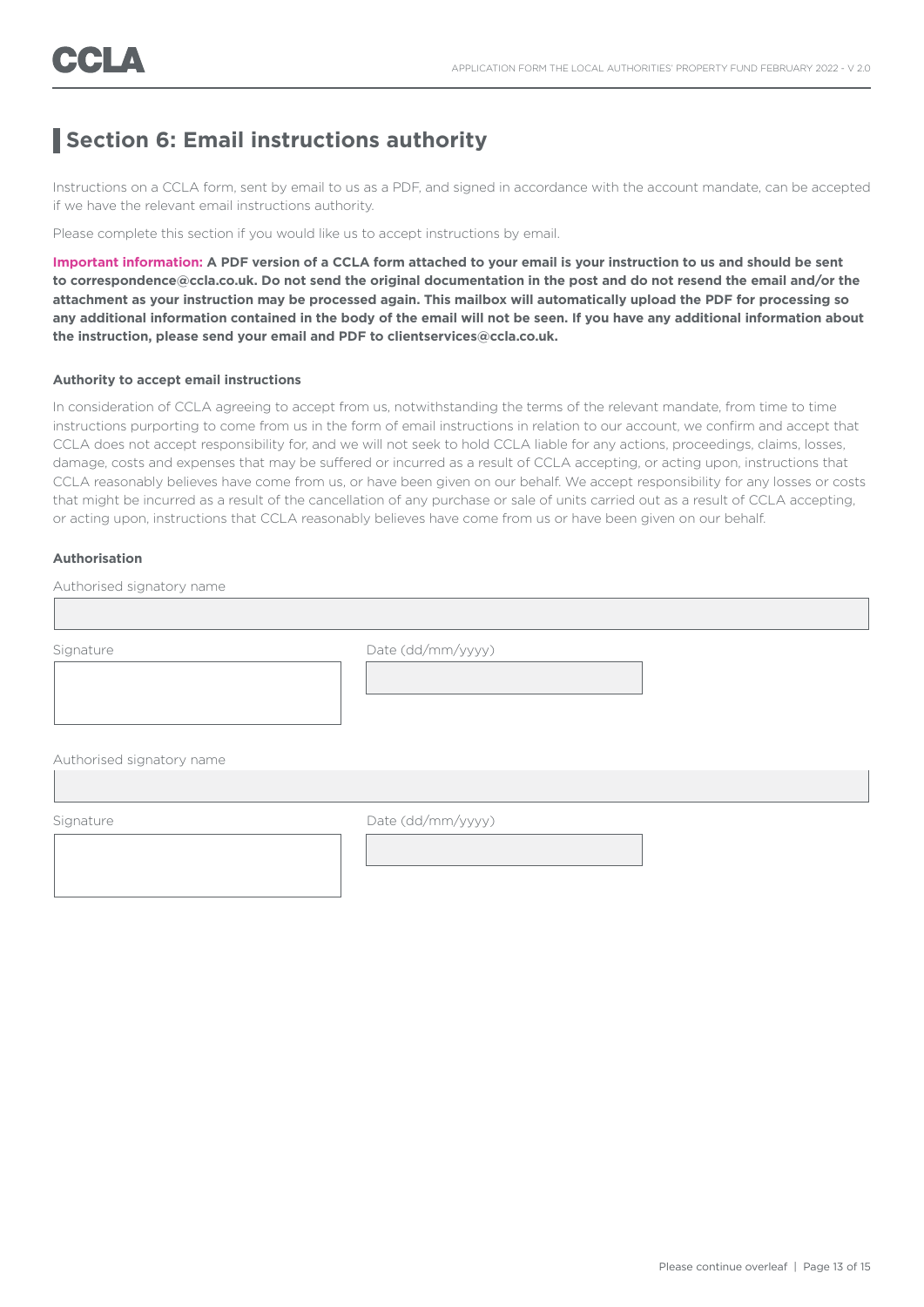# **Section 7: Additional information and notes**

**Please use this section to disclose any additional information or support requirements.**